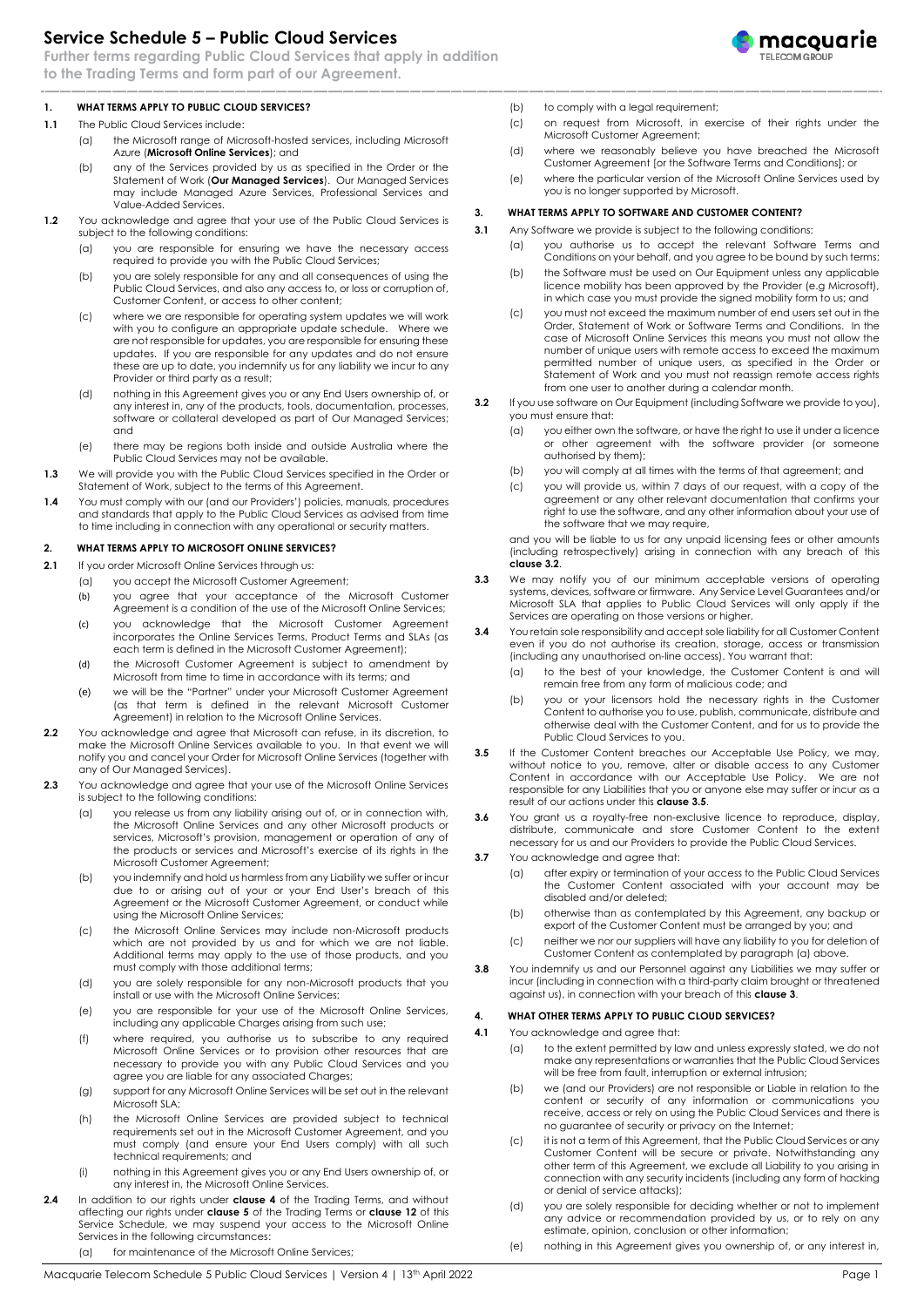# **Service Schedule 5 – Public Cloud Services**

**Further terms regarding Public Cloud Services that apply in addition to the Trading Terms and form part of our Agreement.**

macquarie

any IP addresses we allocate to you or Our Equipment. Title to Our Equipment stays with us or the relevant third-party owner at all times and you must not purport to transfer, sell, hire or give away Our Equipment, or any rights in relation to Our Equipment (including any mortgage, pledge, charge, lien or other encumbrance or security interest); and

- (f) you must allow us access to the environment or servers we manage (including by giving us any necessary passwords) and/or keys so we can maintain the Public Cloud Services.
- **4.2** You must:
	- (a) comply with the Acceptable Use Policy and all applicable laws, and also maintain and comply with any licences, consents, permits or other authorisations required for you to use the Public Cloud Services;
	- (b) control access to and use of the Services and protect any passwords, PINs or other access methods we provide to you. You are responsible for all consequences of the use (including unauthorised access or use by third parties) of the Public Cloud Services, including all Charges incurred and any Liabilities suffered by you or anyone else;
	- (c) provide us (and any Providers) with any information or assistance we reasonably request, and with authorised and safe access to Customer Equipment or Rented Equipment, so we can perform our obligations under the Agreement; and
	- (d) comply with any direction or request of a Regulator and provide us with any information or assistance we reasonably require to comply with a direction or request of, or investigation by, a Regulator.
- **4.3** If you do not comply with any of your obligations under this Agreement in a timely manner or within any timeframe reasonably requested by us, we are not responsible for any delays or Liabilities arising from your failure and we may charge you for any amounts we reasonably incur as a result.
- **4.4** We may provide you with access to Self Service Management Tools. If we do:
	- (a) you are solely responsible for the consequences (including all associated Liabilities) of your use of the Self Service Management Tools, except to the extent caused by a failure of the Self Service Management Tools to perform in accordance with their published specifications (if applicable); and
	- (b) we may charge you for work we undertake to restore or repair Services affected by your use of the Self Service Management Tools.

### **5. PRIVACY AND DATA PROTECTION**

- **5.1** You consent that we and/or our Providers may use and disclose Customer Content:
	- (a) to ensure compliance by you and your End Users with this Agreement and any applicable Software Terms and Conditions;
	- (b) as required or authorised by law;
	- (c) to provide you with, support your use of, and to improve, the Public Cloud Services; and
	- (d) as otherwise provided in this Agreement.
- **5.2** You consent that our Providers may collect, use, transfer, disclose, and otherwise process the Customer Content, including Personal Information, for the purpose of providing you with the Public Cloud Services, and in the case of Microsoft as further described in the Microsoft Customer Agreement.
- **5.3** You acknowledge and consent that the Customer Content (including Personal Information) collected through your use of the Public Cloud Services may be transferred, stored and processed outside Australia by our Providers, their service providers and subcontractors.
- **5.4** You agree that you will obtain the consent of each person (including an End User) who provides Customer Content (including Personal Information) to the use, disclosure, transfer, storage and processing of that Customer Content as contemplated under this Agreement.
- **5.5** You agree that, as and to the extent required by law, you will notify the End Users that their Personal Information may be processed for the purpose of disclosing it to law enforcement or other governmental authorities as determined by us, and will obtain their consent to same.
- **5.6** You are responsible for providing any necessary notices to individuals (including End Users) and for obtaining any legally required consent from them in relation to our provision of any Public Cloud Services to you or your processing of any Personal Information. You will not, by any act or omission, place us or any of our agents, Providers or representatives in breach of and Applicable Data Protection Law.
- **5.7** Where, in connection with the Services there has been (or there is a risk of) an incident that meets the definition of an eligible data breach under the Privacy Act 1988 (Cth), including where we have instructed you that this **clause 5.7** applies, you must comply with the obligations under the Privacy Act. This includes making any notifications required, in which case you must provide us as soon as practicable with all the information relevant to any proposed notifications and request our approval to the content and timing of the notifications. To the extent permitted under the Privacy Act, you must not make a notification unless you have received our approval to do so. Where under the terms of the Privacy Act there may be an obligation on us to make any notifications but no obligation on you, you must co-operate with us by providing all relevant information and assistance required by us immediately upon request.
- **6. WHAT CHARGES APPLY TO MICROSOFT ONLINE SERVICES AND OTHER SOFTWARE?**
- **6.1** Where you purchase access to Microsoft Online Services through us, you may purchase access as follows, or as otherwise set out in the Order or Statement

#### of Work:

- (a) on a "**Azure pay as you go**" basis for Microsoft Azure resources as follows:
	- (i) the Charges will be billed monthly in arrears, noting that we rely on Microsoft for billing information and so Charges for usage may be not be billed in the month immediately following the relevant usage;
	- the Charges will be based on your usage multiplied by Microsoft's pay-as-you-go pricing tables (which are subject to change); and
	- (iii) you may cancel at any time, and Charges will be billed for any unbilled usage;
- (b) on an "**Azure Reservation**" basis or any other offers where you select a committed reservation term of 12 months or 36 months with associated pricing. Subject to claus[e 10.1,](#page-2-1) you may cancel the Azure Reservations at any time. Following the expiry of the reservation term, the deployed resources will continue to run and will be billed at the then current pay as you go rate unless you enter into a new Azure Reservation arrangement; or
- (c) on a "**subscription**" basis for Microsoft Online Services excluding Microsoft Azure, at Microsoft's recommended retail prices (adjusted for any pre-existing discounts) at the time of order. Unless you cancel your subscription on 30 days' notice prior to expiry of the subscription term, we will renew you for a further term, based on the number of licenses and Microsoft's recommended retail prices (adjusted for any pre-existing discounts) at the time of renewal;
- <span id="page-1-1"></span>(d) on a "**subscription**" basis for software that runs on Azure resources purchased with the "Azure Reservation" model. You may select a prepaid term of 12 months or 36 months with associated pricing. Following the expiry of the term, the software on the deployed resources will continue to run and will be billed at the then current pay as you go rate unless you enter into a new software subscription arrangement.
- **6.2** For Microsoft Online Services other than Microsoft Azure, you may purchase access through us. Subject to claus[e 6.5,](#page-1-0) Charges will be invoiced monthly in arrears.
- **6.3** Charges for Microsoft Online Services may be influenced by the following factors:
	- (a) your usage (applicable to Azure pay-as-you-go model);
	- (b) the subscription or license term;
	- (c) the category of licence you are on e.g. student/educational licence etc. (applicable to Azure pay-as-you-go, Azure Reservation and subscription models); and
- **6.4** the USD-AUD exchange rate where Microsoft prices in US dollars we will pass on the Australian dollar cost to you at the monthly exchange rate determined by Microsoft. We may vary the applicable Charges (including discounts) and terms for Microsoft Online Services and other Software to reflect any variations from Microsoft or Provider (as appropriate).
- <span id="page-1-0"></span>**6.5** Your invoice for Microsoft Online Services is based on information provided to us by Microsoft, and so the Charges included in an invoice will depend on the information available to us at that time. To the extent that all relevant information is not available to us at the time the invoice is prepared, then we will seek to include the appropriate Charges in your next invoice.
- **6.6** In the event that Microsoft makes any corrections to an invoice previously issued to us for Microsoft Online Services used by you, then we may pass on such corrections in a future invoice to you.
- **6.7** You agree to nominate us as your Partner of Record for any subscription that is under our management.
- **6.8** In respect of Microsoft Online Services seat-based licences:
	- (a) you may only decrease the subscription quantity or cancel a subscription within the first 7 days of a new or renewed subscription term;
	- (b) you will be charged pro-rata for any Microsoft License Services seatbased licenses consumed within the initial 7 days of the subscription term; and
	- (c) you will continue to be charged for any Microsoft License Services during the period of any suspension under clause 2.4.

### **7. WHAT CHARGES APPLY TO OUR MANAGED SERVICES?**

- **7.1** For Our Managed Services, the Macquarie Rates may comprise:
	- (a) for Managed Azure Services a monthly management fee which is the higher of:
		- (i) the Minimum Committed Monthly Management Fee as specified in the Order (pro rated where you have not reached the Minimum Committed Monthly Management Fee, and have only received Managed Azure Services for part of a month);
		- (ii) a Charge based on:
			- (A) your usage of all Microsoft Azure resources (i.e. resources under both the Azure pay-as-you-go and Azure Reservation models) and the headline recommended retail price under the Microsoft Azure Pricing Calculator; and
			- (B) the recommended retail price for all software that runs on Azure resources purchased under the software subscription model referred to in claus[e 6.1\(d\)](#page-1-1) under the Microsoft Azure Pricing Calculator,